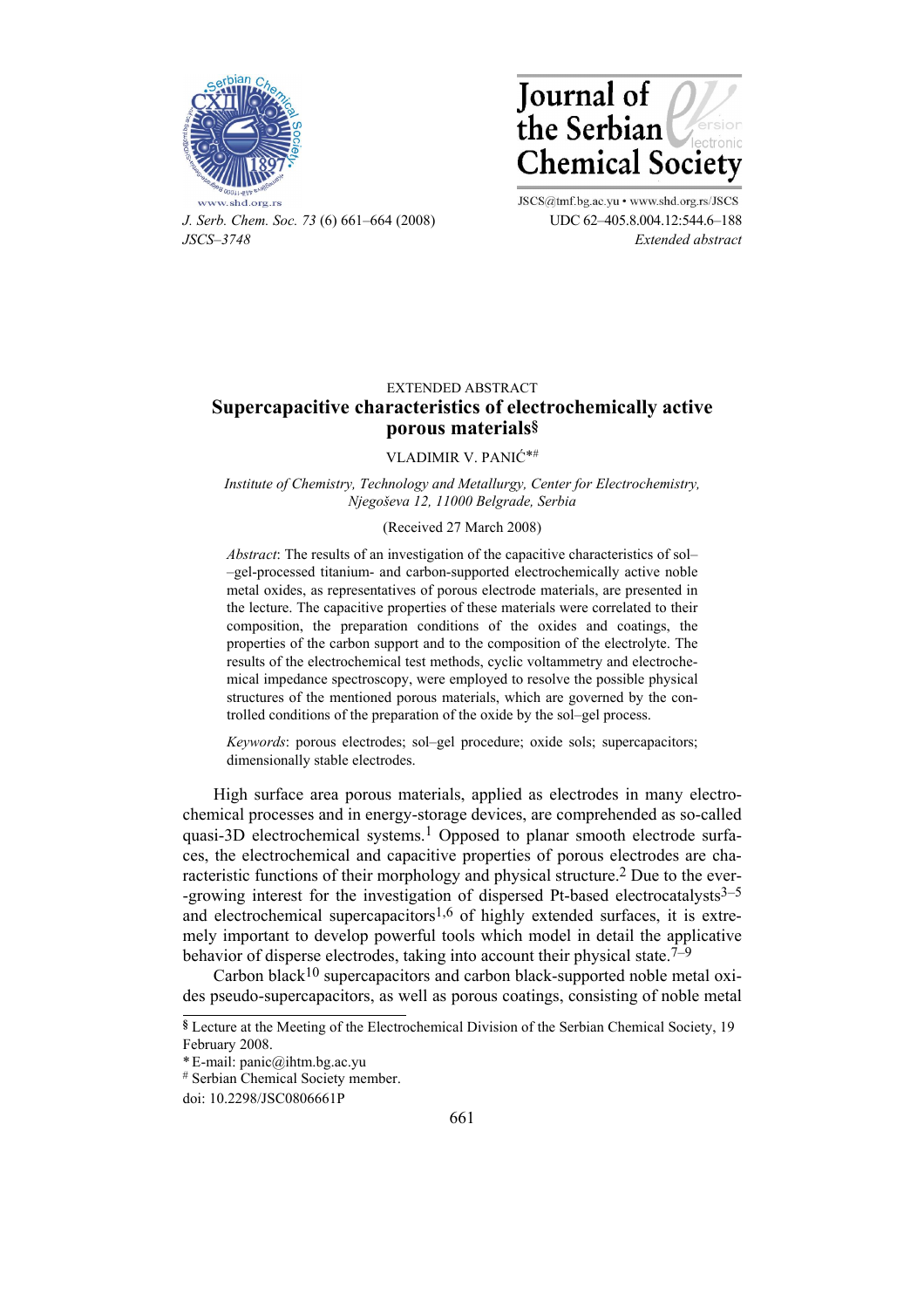662 PANI<sup>Ć</sup>

oxides on activated titanium anodes are typical examples of porous electrochemical systems. It is known that the capacitive properties of these materials are strongly influenced by the real surface area, porosity and particle size and distribution, due not only to diffusion limitations of the pseudocapacitive redox transitions but also to the difficult double layer charging/discharging transients at the inner surfaces of the porous material.<sup>1,11–13</sup> Electrocatalytic activity and electrolytic stability of titanium anodes activated by sol–gel processed  $RuO<sub>2</sub>–TiO<sub>2</sub>$  in chlorine and oxygen evolution were found to be sensitive to particle size and distribution owing to so-called geometric factor, related to real surface area changes.14–16 The above-mentioned structure-related electrochemical characteristics of porous electrode materials emerge if they are subjected to a time-dependent input signal – the electrode potential, in most cases. Hence, a variety of information related to porous electrode system can be obtained using the methods of cyclic voltammetry (CV), with changeable potential ramp input signal, and electrochemical impedance spectroscopy (EIS), with a sinusoidal potential signal of adjustable frequency.

In this lecture, a survey of the results of an investigation of the capacitive properties of carbon blacks (CB) and two types of  $RuO<sub>2</sub>$ -based porous materials is presented. Two commercial CBs, with a near 10-fold difference in BET surface area, and the from them obtained  $C/RuO<sub>2</sub>$  composite materials (first type of RuO2-based porous materials), with different particle sizes of the sol–gel processed RuO2, were investigated as supercapacitive materials in the form of a thin layer over an appropriate current collector. The influence of the amount of Ti-supported  $RuO<sub>2</sub>$  coating (second type of  $RuO<sub>2</sub>$ -based porous materials) on its capacitive properties in H<sub>2</sub>SO<sub>4</sub> and NaCl solution was examined for RuO<sub>2</sub> coatings prepared by an alkoxide ink procedure.

For all the investigated porous materials, the capacitive response can be interpreted by a layer (coating) in-depth distribution of the capacitance. From CV measurements, the response of the external layer (coating) surface, directly exposed to the bulk electrolyte, and the internal one, exposed to the electrolyte only through the pores, can be resolved. More detailed in-depth capacitance profiling is available from EIS measurements, since these materials were found to be electrically equivalent to the transmission line circuit.<sup>1</sup> This electrical circuit comprises *n* parallel branches with  $R_{p,n}$  and  $C_n$ , being the pore resistance and associated capacitance, respectively, in series in each branch. In comparison to CV data, EIS profiling offers refined distributions of  $R_p$  and  $C$  with respect to the layer (coating) depth, qualitatively reflected through the value of *n*. An analysis of the capacitance in-depth profile thus aids in resolving whether a certain porous electrode would be suitable for a certain electrochemical process and/or charging/discharging regime.

The results for the CBs showed that the larger surface area the internal surface is less available for charging/discharging processes. In the case of CBs with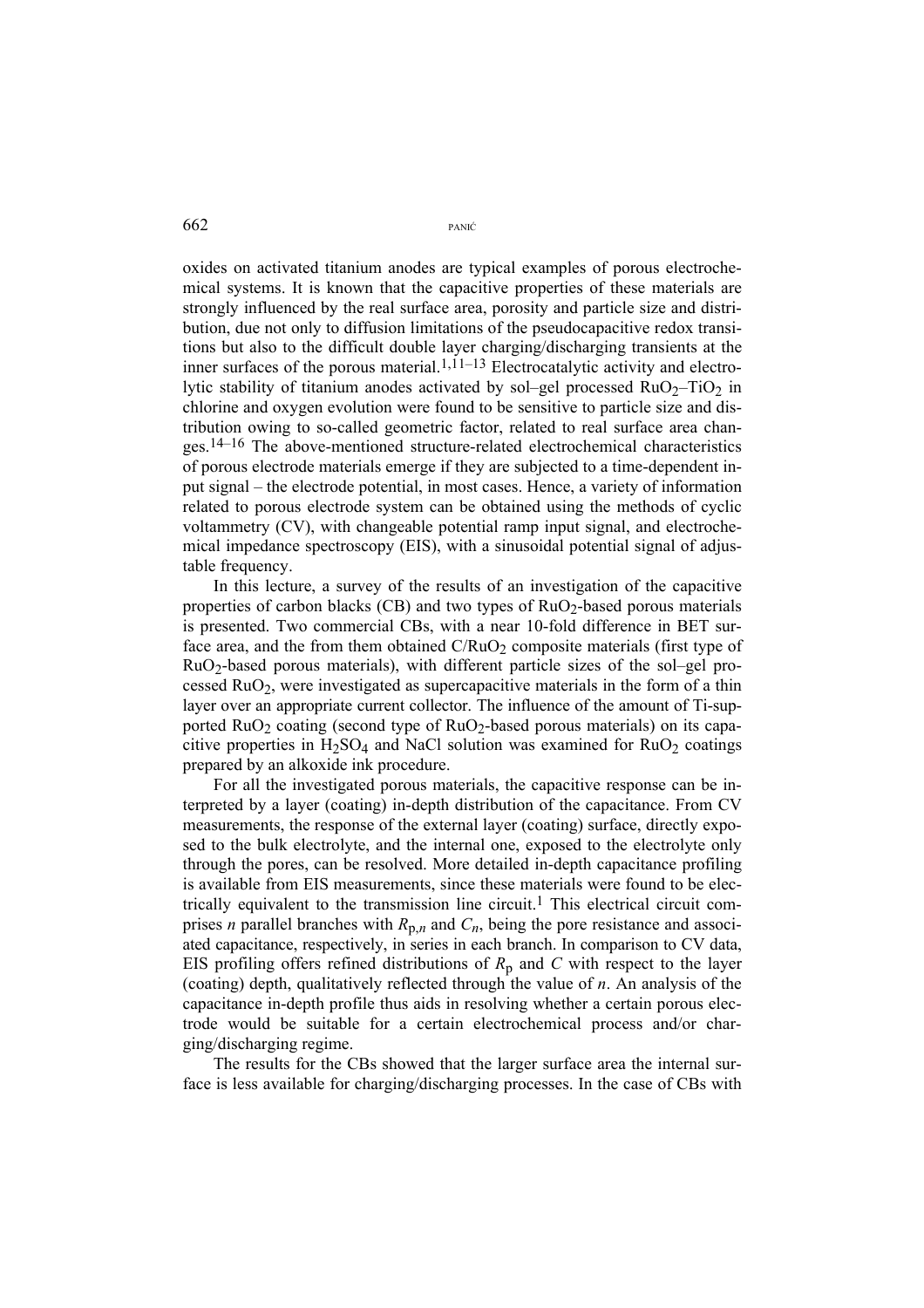a surface area of the order of 1000  $m^2 g^{-1}$ , the internal surface participates almost 90 % to the overall capacitive response, while for low surface area CBs (several hundreds of  $m^2$  g<sup>-1</sup>), this participation is below 50 %. Analysis of the EIS data by fitting to the transmission line model showed that high surface area CBs, as a rule, require higher *n* values than low surface area ones. In addition, the EIS data indicated that the pore resistance increases by up to two orders of magnitude in going from the external towards the internal surface (from the first to the  $n<sup>th</sup>$ branch of transmission line).

Depending on the particle size of the oxide, CB-supported  $RuO<sub>2</sub>$  composite supercapacitors can behave twofold. In the case of small oxide particles combined with a high surface area CB, the total layer capacitance could be even smaller than that of the pure CB. The detailed in-depth capacitance profile by EIS indicates the hindered response of the internal CB surface, since small oxide particles block the pores required for the electrolyte to penetrate to the internal surface of the CB, which appears not to be impregnated by the oxide due to steric difficulties. The oxide pseudocapacitance superimposed on the CB double layer capacitance is not high enough to replace the capacitance of the blocked internal surface. However, if the oxide particle size is greater, the pores become partially unblocked, which manifests itself as an increase in the capacitance of the composite with respect to the CB-supported small oxide particles, due to the contribution of the internal surface of the CB. Similar observations also hold for composites involving a low surface area CB but, in this case, the composite capacitance is considerably higher in comparison to the CB, irrespective of the particle size of the oxide.

A similar behavior was also registered for  $RuO<sub>2</sub>$  coatings on Ti prepared by the alkoxide ink procedure.<sup>17</sup> A thick coating required a higher  $n$  value than a thin one, hence a more refined capacitance in-depth distribution was obtained for the thick coating. Additionally, the distribution was dependent on the composition of the electrolyte; a higher *n* value was required for a NaCl solution of rather high concentration than for a  $1.0 M H_2SO_4$  solution. This effect can be explained by the different ion mobility in electrolytes of different composition and concentration, bearing in mind the diffusion limitation of oxide redox transitions, as well as the slow response of the ions to a fast perturbation of the input charging/discharging signal.

Generally, an increase in surface area and a decrease in the particle size of electroactive porous materials (for composites, these features are not straightforwardly interconnected!) should lead to an improvement of the electrochemical characteristics, but the regime in which the material is to operate should be considered carefully.

*Acknowledgements*. The results presented in the lecture were realized due to the financial support of the Ministry of Science of the Republic of Serbia, Projects No. 142048B and 142061B.